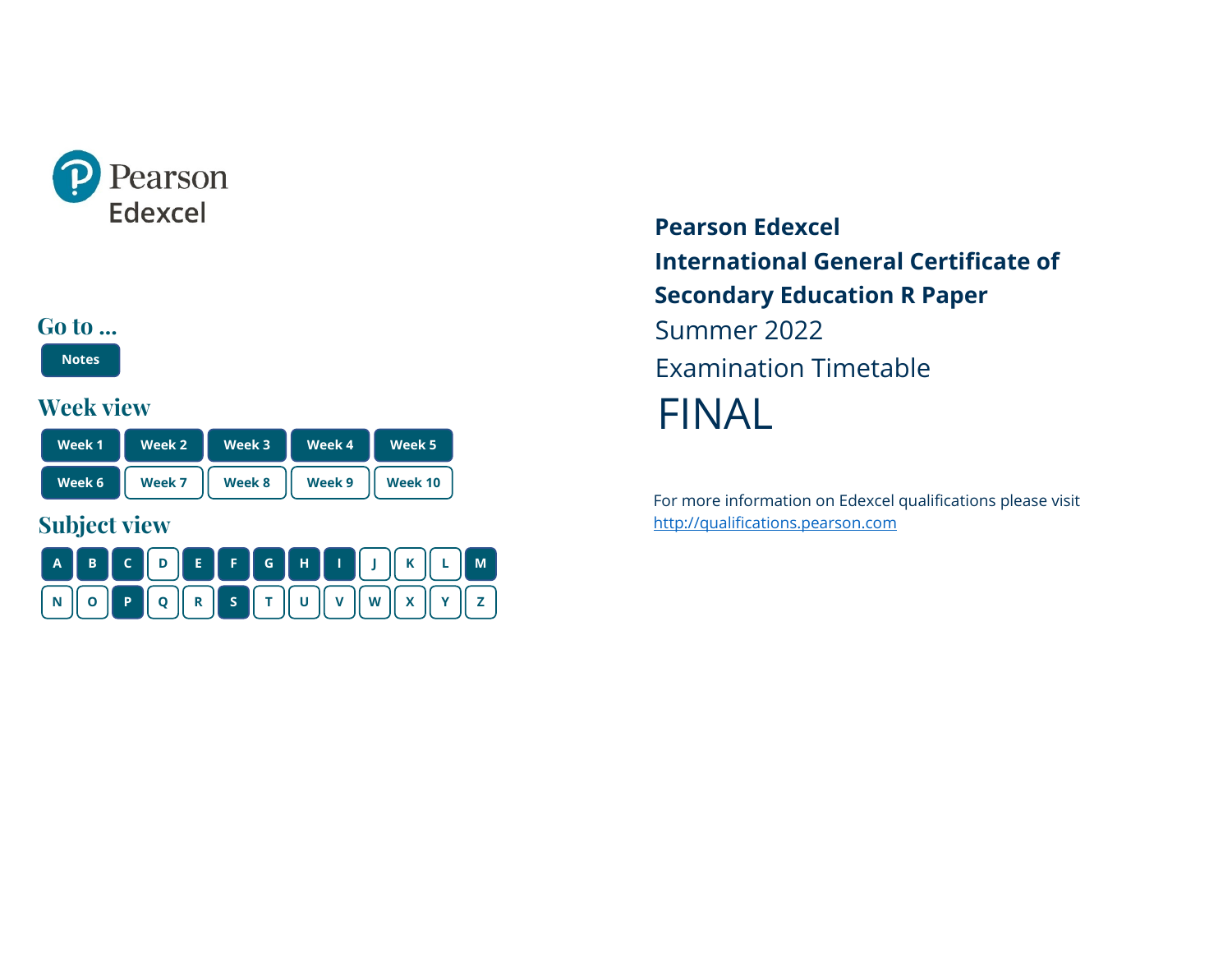<span id="page-1-0"></span>

#### **Pearson Edexcel International General Certificate of Secondary Education R Paper**

Summer 2022 Examination Timetable - FINAL

**Notes [Homepage](#page-0-0)**

#### **Conduct of Examinations**

- This timetable is for those examinations with entry code 'R'. Please use this timetable in conjunction with the International General Certificate of Secondary Education Timetable.
- International centres must refer to the relevant document setting out examination starting times for their timezone, available at

[https://qualifications.pearson.com/en/support/support-topics/exams/exam](https://qualifications.pearson.com/en/support/support-topics/exams/exam-timetables/international-start-times.html)timetables/international-start-times.html

#### **Key Dates**

• Key dates including dates for the release of results and for any prereleased materials can be found in the key dates section of the Information Manual available at [http://qualifications.pearson.com/en/support/support-topics/centre-](http://qualifications.pearson.com/en/support/support-topics/centre-administration/information-manual.html)

administration/information-manual.html

合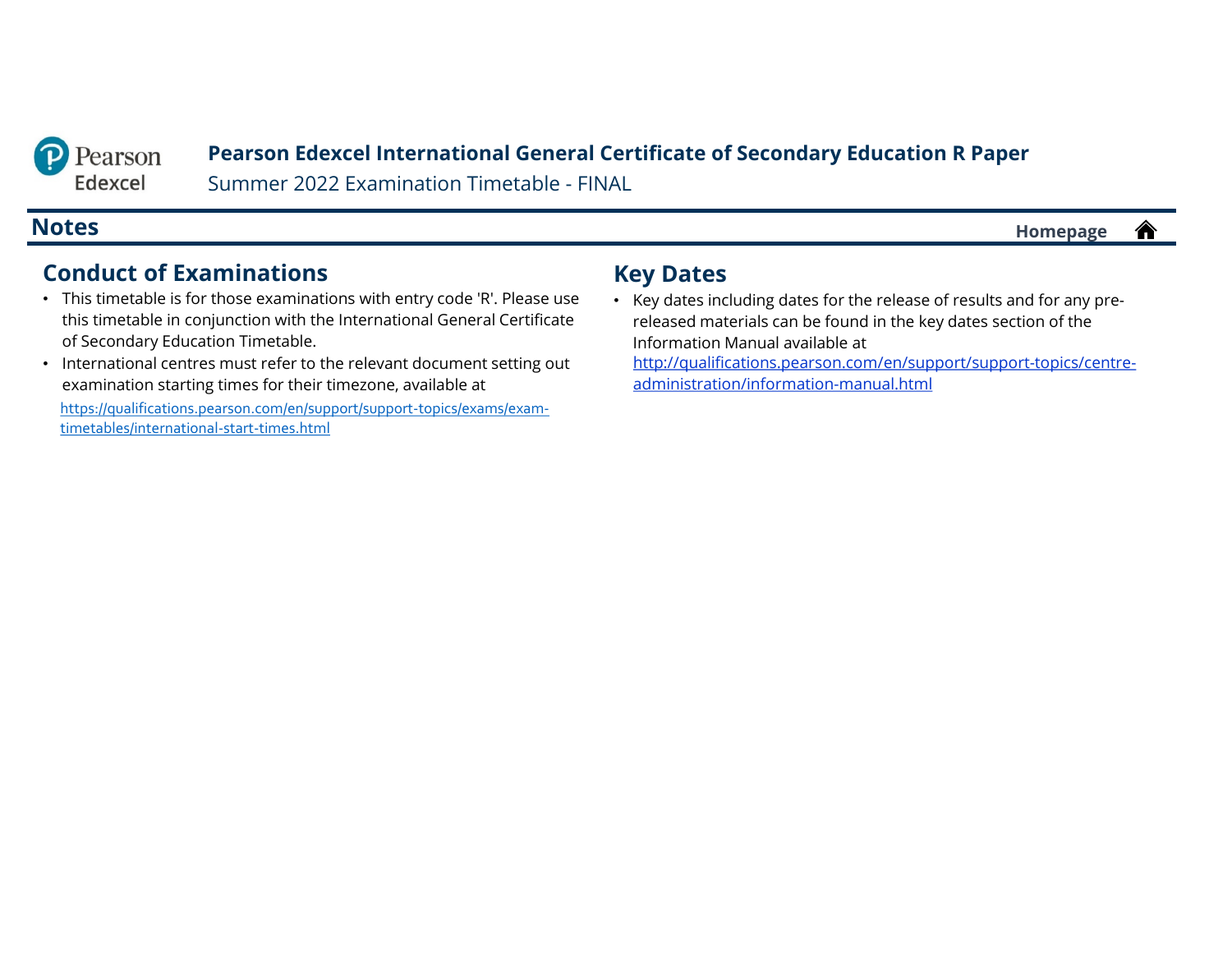#### <span id="page-2-0"></span>Pearson  $\mathbf{D}$ Edexcel

#### **Pearson Edexcel International General Certificate of Secondary Education R Paper**

Summer 2022 Examination Timetable - FINAL

### **Week 1**

| <b>Date</b>      | <b>Examination</b> | <b>Subject</b>                | <b>Title</b>                                          | <b>Time</b>      | <b>Duration</b> |
|------------------|--------------------|-------------------------------|-------------------------------------------------------|------------------|-----------------|
|                  | code               |                               |                                                       |                  |                 |
| Monday 16 May    | 4ES1 01R           | English as a Second Language  | Paper 1R: Reading and Writing                         | <b>Afternoon</b> | 2h 00m          |
|                  | 4IT1 01R           | Information And Communication | Paper 1R: Written Paper                               |                  | 1h 30m          |
|                  |                    | Technology (ICT)              |                                                       |                  |                 |
| Tuesday 17 May   | 4BI1 1BR           | Biology                       | Paper: 1BR                                            | <b>Morning</b>   | 2h 00m          |
|                  | 4SD01BR            | Science (Double Award)        | Paper: 1BR                                            |                  | 2h 00m          |
|                  | 4AC1 01R           | Accounting                    | Paper 1R: Introduction to Bookkeeping and Accounting  | <b>Afternoon</b> | 2h 00m          |
|                  | 4HB1 01R           | Human Biology                 | Paper 1R                                              |                  | 1h 45m          |
| Wednesday 18 May | 4EA1 01R           | English Language A            | Paper 1R: Non-fiction Texts and Transactional Writing | <b>Morning</b>   | $2h$ 15 $m$     |
|                  | 4EB1 01R           | English Language B            | Paper 1R                                              |                  | 3h 00m          |
|                  | 4GN1 01R           | German                        | Paper 1R: Listening                                   | <b>Afternoon</b> | 0h 35m          |
|                  | 4GN1 02R           | German                        | Paper 2R: Reading and Writing                         |                  | 1h 45m          |
| Thursday 19 May  | 4HI1 1AR           | History                       | Paper 1R: Depth Studies A                             | <b>Morning</b>   | 1h 30m          |
|                  | 4HI1 1BR           | History                       | Paper 1R: Depth Studies B                             |                  | 0h 45m          |
|                  | 4BS1 01R           | <b>Business</b>               | Paper 1R: Investigating small businesses              | <b>Afternoon</b> | 1h 30m          |
| Friday 20 May    | 4MA1 1FR           | <b>Mathematics A</b>          | Paper 1FR Foundation Tier                             | <b>Morning</b>   | 2h 00m          |
|                  | 4MA1 1HR           | <b>Mathematics A</b>          | Paper 1HR Higher Tier                                 |                  | 2h 00m          |
|                  | 4MB1 01R           | <b>Mathematics B</b>          | Paper 1R                                              |                  | 1h 30m          |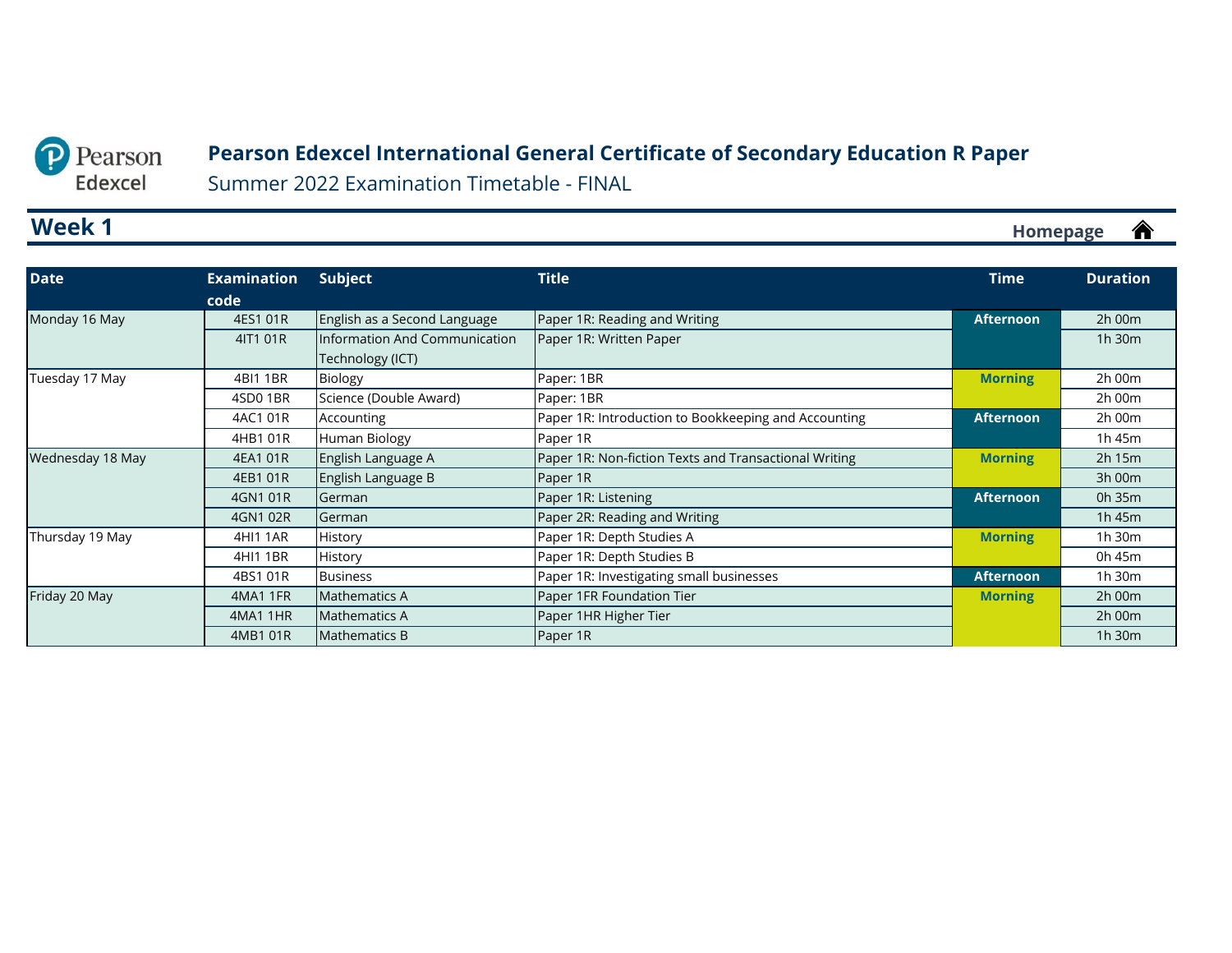#### **Pearson Edexcel International General Certificate of Secondary Education R Paper**

Summer 2022 Examination Timetable - FINAL

### <span id="page-3-0"></span>**Week 2**

**[Homepage](#page-0-0)**

| <b>Date</b>      | <b>Examination</b> | Subject                         | <b>Title</b>                                    | <b>Time</b>      | <b>Duration</b> |
|------------------|--------------------|---------------------------------|-------------------------------------------------|------------------|-----------------|
|                  | code               |                                 |                                                 |                  |                 |
| Monday 23 May    | 4GE1 01R           | Geography                       | Paper 1R: Physical geography                    | <b>Morning</b>   | 1h 10m          |
| Tuesday 24 May   | 4FR1 01R           | French                          | Paper 1R: Listening                             |                  | 0h 35m          |
|                  | 4FR1 02R           | French                          | Paper 2R: Reading and Writing                   |                  | 1h 45m          |
|                  | 4EC1 01R           | Economics                       | Paper 1R: Microeconomics and Business Economics | <b>Afternoon</b> | 1h 30m          |
| Wednesday 25 May | 4ET1 01R           | English Literature              | Paper 1R: Poetry and Modern Prose               | <b>Morning</b>   | 1h 20m          |
|                  | 4CN1 01R           | Chinese                         | Paper 1R: Listening                             | <b>Afternoon</b> | 0h 35m          |
|                  | 4CN1 02R           | Chinese                         | Paper 2R: Reading and Writing                   |                  | 1h 45m          |
| Thursday 26 May  | 4SP1 01R           | Spanish                         | Paper 1R: Listening                             | <b>Morning</b>   | 0h 35m          |
|                  | 4SP1 02R           | Spanish                         | Paper 2R: Reading and Writing                   |                  | 1h 45m          |
|                  | 4PM1 01R           | <b>Further Pure Mathematics</b> | Paper 1R                                        | <b>Afternoon</b> | 2h 00m          |
| Friday 27 May    | <b>4CH1 1CR</b>    | Chemistry                       | Paper: 1CR                                      | <b>Morning</b>   | 2h 00m          |
|                  | 4SD01CR            | Science (Double Award)          | Paper: 1CR                                      |                  | 2h 00m          |

<mark></u></mark>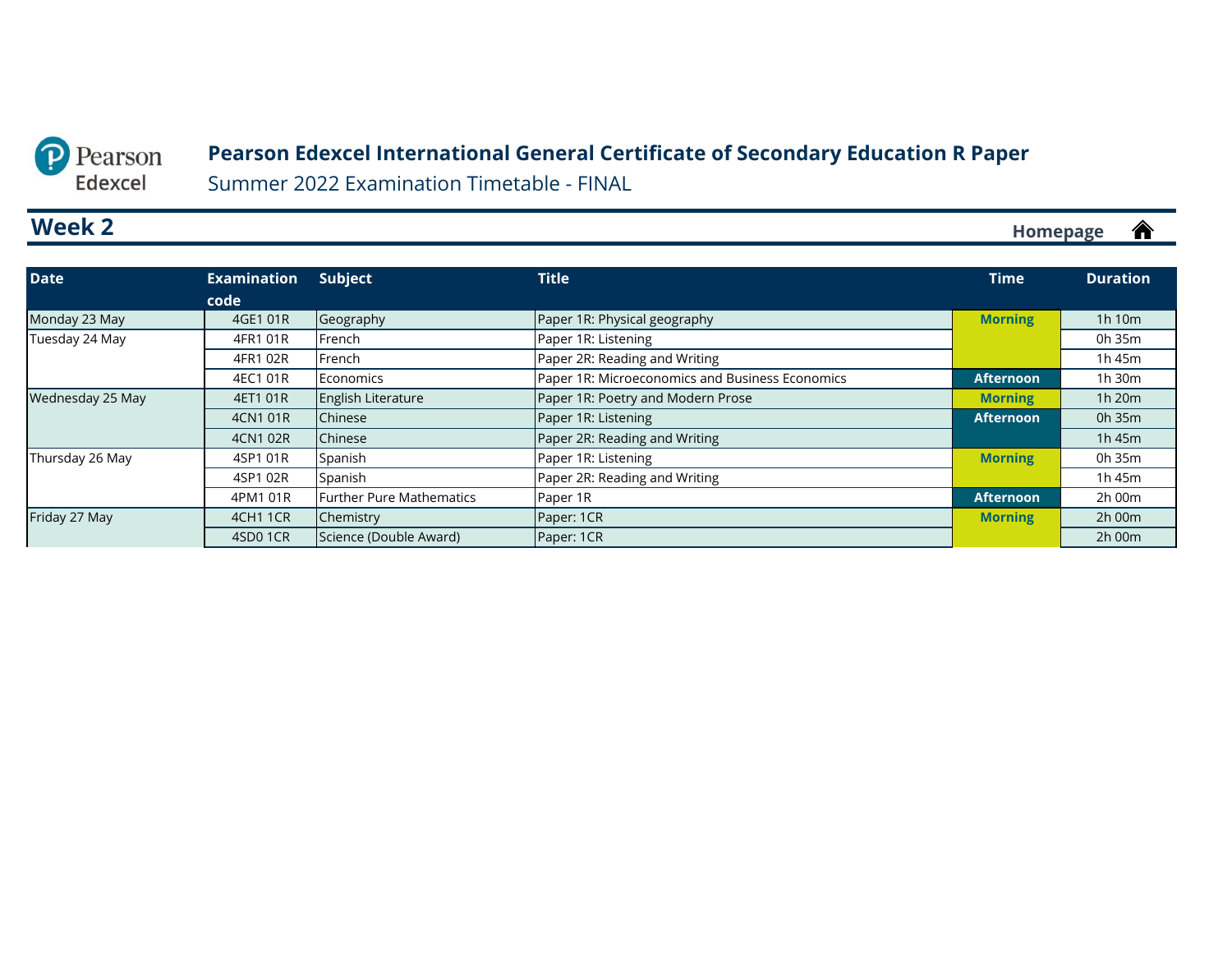#### **Pearson Edexcel International General Certificate of Secondary Education R Paper**

Summer 2022 Examination Timetable - FINAL

<span id="page-4-0"></span>P Pearson Edexcel

#### **Week 3 [Homepage](#page-0-0)**

| <b>Date</b>       | <b>Examination</b><br>code | <b>Subject</b>  | <b>Title</b>                                                | <b>Time</b> | <b>Duration</b> |
|-------------------|----------------------------|-----------------|-------------------------------------------------------------|-------------|-----------------|
| Wednesday 01 June | 4CM1 01R                   | <b>Commerce</b> | <b>Paper 1R: Commercial operations and associated risks</b> | Morning     | 1h 30m          |

 $\hat{\mathbf{r}}$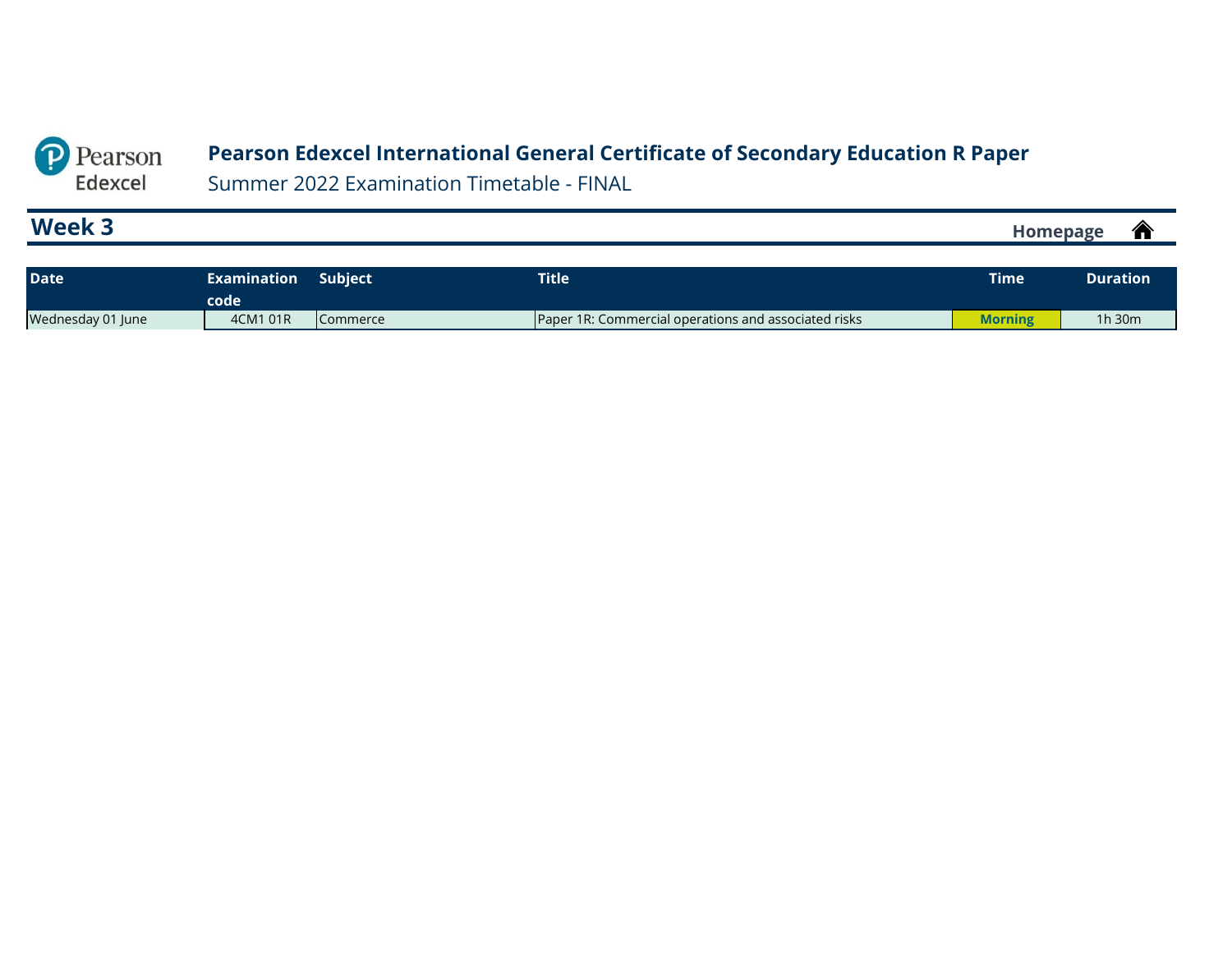#### <span id="page-5-0"></span>Pearson  $\mathbf{D}$ Edexcel

#### **Pearson Edexcel International General Certificate of Secondary Education R Paper**

Summer 2022 Examination Timetable - FINAL

### **Week 4**

| <b>Date</b>       | <b>Examination</b> | <b>Subject</b>               | <b>Title</b>                                             | <b>Time</b>      | <b>Duration</b> |
|-------------------|--------------------|------------------------------|----------------------------------------------------------|------------------|-----------------|
|                   | code               |                              |                                                          |                  |                 |
| Monday 06 June    | 4ES1 02R           | English as a Second Language | Paper 2R: Listening                                      | <b>Morning</b>   | 0h 55m          |
|                   | 4HB1 02R           | <b>Human Biology</b>         | Paper 2R                                                 | <b>Afternoon</b> | 1h 45m          |
| Tuesday 07 June   | 4MA1 2FR           | Mathematics A                | Paper 2FR Foundation Tier                                | <b>Morning</b>   | $2h$ 00 $m$     |
|                   | 4MA1 2HR           | Mathematics A                | Paper 2HR Higher Tier                                    |                  | 2h 00m          |
|                   | 4MB1 02R           | <b>Mathematics B</b>         | Paper 2R                                                 |                  | 2h 30m          |
|                   | 4GE1 02R           | Geography                    | Paper 2R: Human geography                                | <b>Afternoon</b> | 1h 45m          |
| Wednesday 08 June | 4ET1 02R           | <b>English Literature</b>    | Paper 2R: Modern Drama and Literary Heritage Texts       | <b>Morning</b>   | 1 $h$ 30 $m$    |
| Thursday 09 June  | 4HI1 2AR           | History                      | Paper 2R: Investigation                                  |                  | 0h 45m          |
|                   | 4HI1 2BR           | <b>History</b>               | Paper 2R: Investigation and Breadth Studies              |                  | 1h 30m          |
|                   | 4PH1 1PR           | Physics                      | Paper: 1PR                                               | <b>Afternoon</b> | 2h 00m          |
|                   | 4SD01PR            | Science (Double Award)       | Paper: 1PR                                               |                  | $2h$ 00 $m$     |
| Friday 10 June    | 4EA1 02R           | English Language A           | Paper 2R: Poetry and Prose Texts and Imaginative Writing | <b>Morning</b>   | 1h 30m          |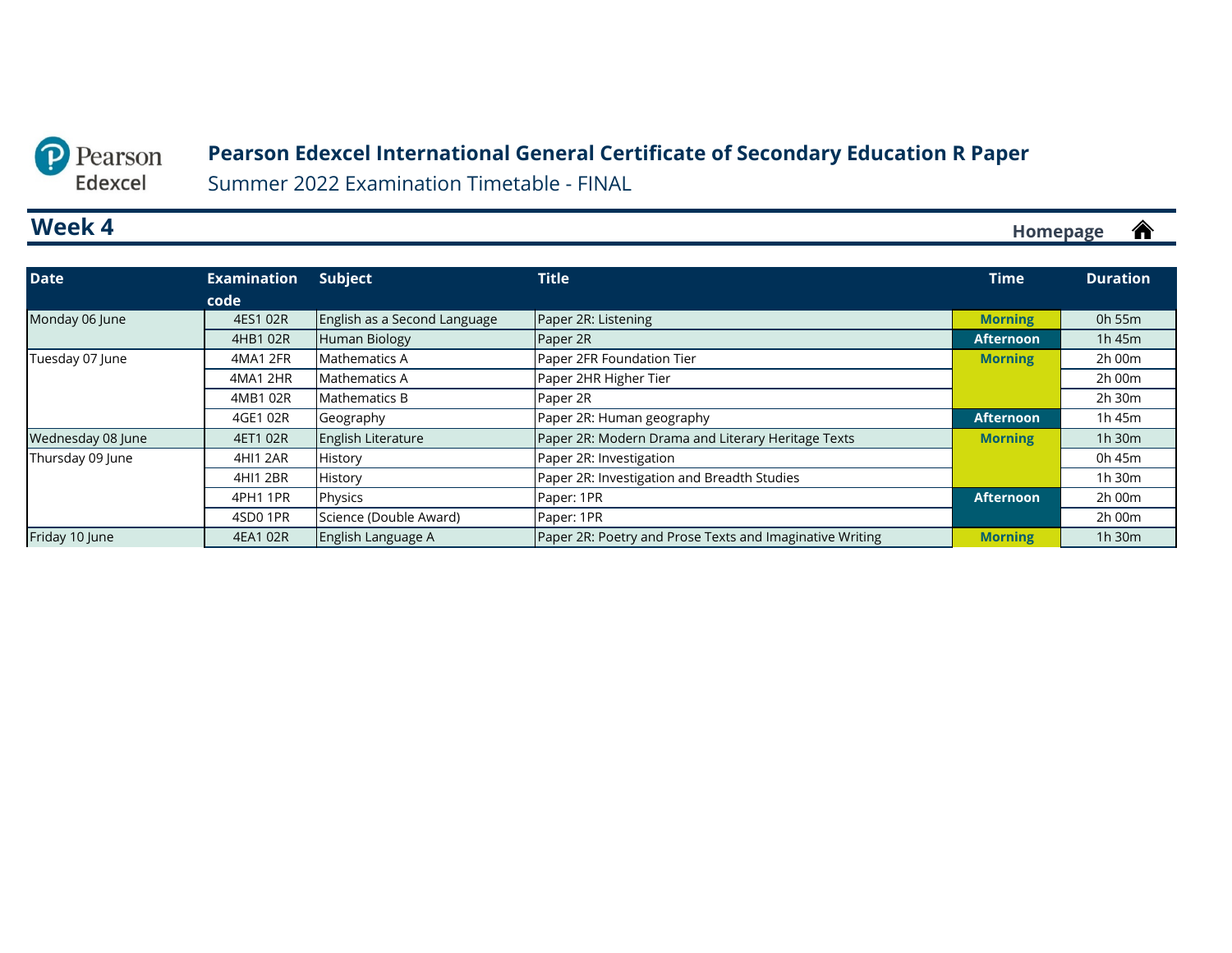#### **Pearson Edexcel International General Certificate of Secondary Education R Paper**

Summer 2022 Examination Timetable - FINAL

### <span id="page-6-0"></span>**Week 5**

 $\hat{\mathbf{r}}$ **[Homepage](#page-0-0)**

| <b>Date</b>       | <b>Examination</b> | <b>Subject</b>                  | <b>Title</b>                                    | <b>Time</b>      | <b>Duration</b> |
|-------------------|--------------------|---------------------------------|-------------------------------------------------|------------------|-----------------|
|                   | code               |                                 |                                                 |                  |                 |
| Monday 13 June    | 4BS1 02R           | <b>Business</b>                 | Paper 2R: Investigating large businesses        | <b>Morning</b>   | 1h 30m          |
| Tuesday 14 June   | 4AC1 02R           | Accounting                      | Paper 2R: Financial Statements                  |                  | 1h 15m          |
|                   | 4EC1 02R           | Economics                       | Paper 2R: Macroeconomics and the Global Economy | <b>Afternoon</b> | 1h 30m          |
| Wednesday 15 June | 4BI1 2BR           | Biology                         | Paper: 2BR                                      | <b>Morning</b>   | 1h 15m          |
| Thursday 16 June  | 4CM1 02R           | Commerce                        | Paper 2R: Facilitating commerical operations    | <b>Afternoon</b> | 1h 30m          |
| Friday 17 June    | 4PM1 02R           | <b>Further Pure Mathematics</b> | Paper 2R                                        | <b>Morning</b>   | 2h 00m          |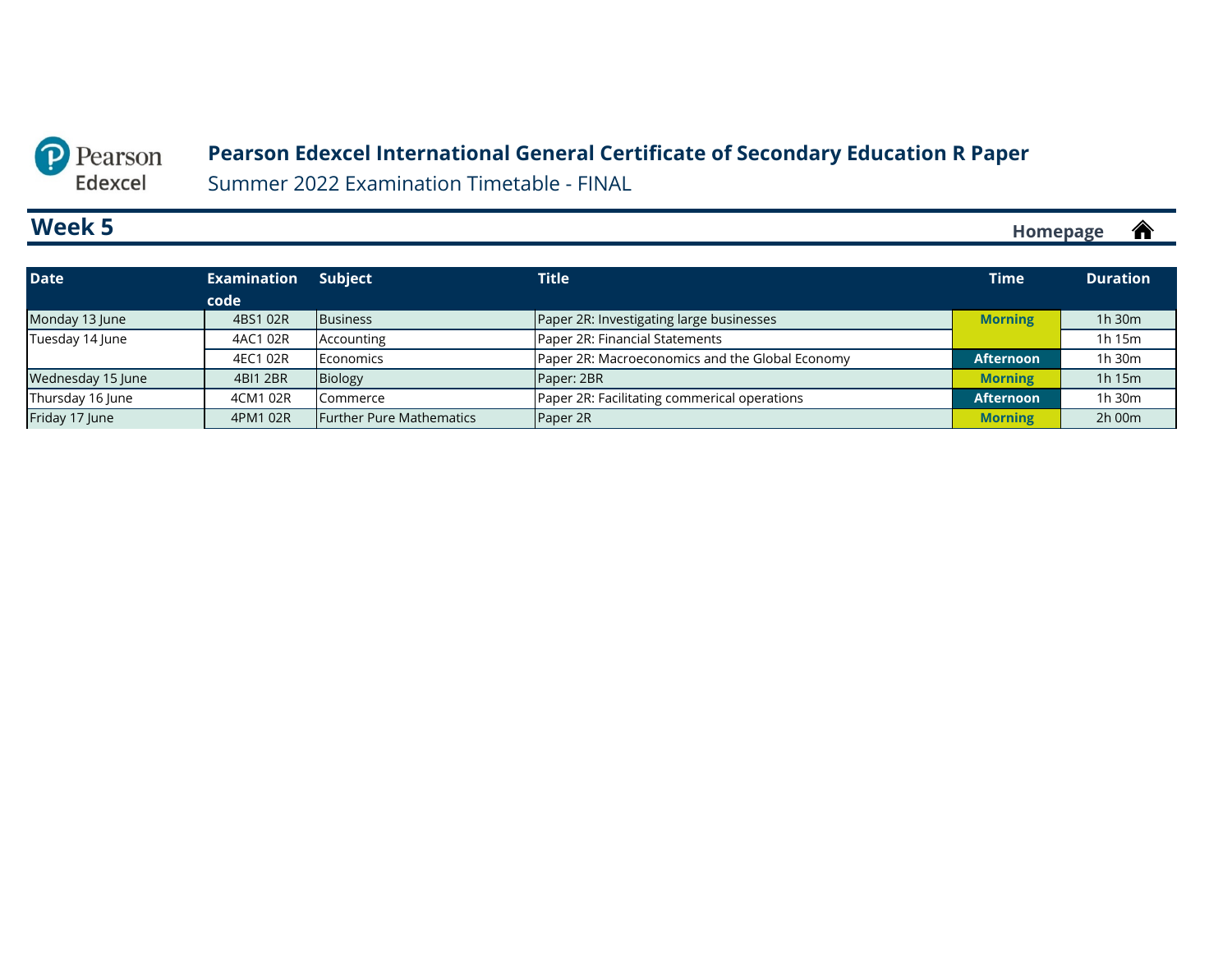#### **Pearson Edexcel International General Certificate of Secondary Education R Paper**

Summer 2022 Examination Timetable - FINAL

### **Week 6**

<span id="page-7-0"></span>P Pearson Edexcel

> $\hat{\mathbf{r}}$ **[Homepage](#page-0-0)**

| <b>Date</b>      | <b>Examination</b><br>code | <b>Subject</b> | <b>Title</b> | <b>Time</b> | <b>Duration</b> |
|------------------|----------------------------|----------------|--------------|-------------|-----------------|
| Monday 20 June   | 4CH1 2CR                   | Chemistry      | Paper: 2CR   | Morning     | 1 $h$ 15 $m$    |
| Thursday 23 June | 4PH1 2PR                   | Physics        | Paper: 2PR   |             | 1h 15m          |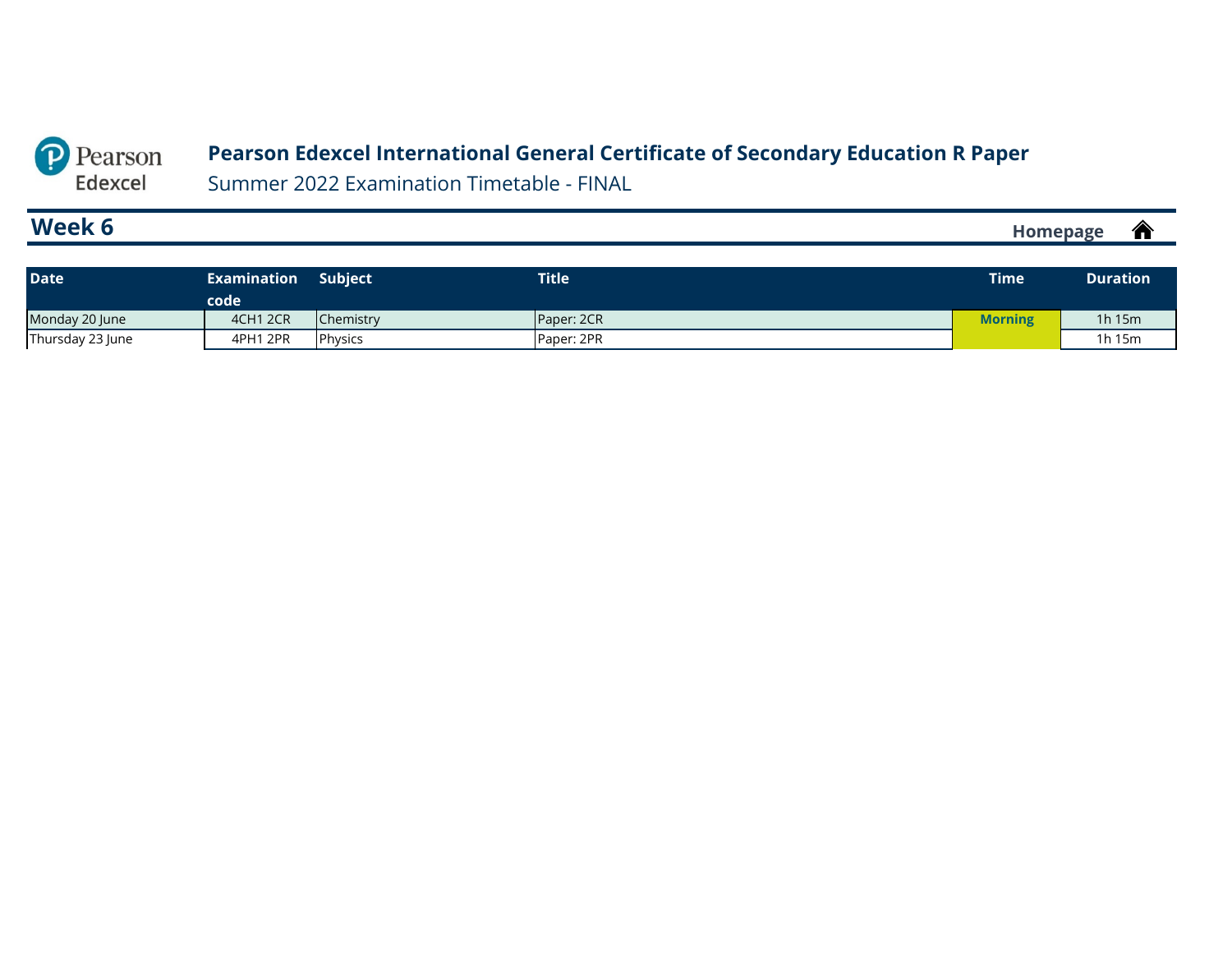#### <span id="page-8-0"></span>P Pearson **Pearson Edexcel International General Certificate of Secondary Education R Paper**

Summer 2022 Examination Timetable - FINAL

# **Subject Index: A**

Edexcel

| <b>Subject</b>    | <b>Title</b><br>Examination<br>code |                                                      | Date <sup>1</sup> | <b>Time</b> | <b>Duration</b> |
|-------------------|-------------------------------------|------------------------------------------------------|-------------------|-------------|-----------------|
| <b>Accounting</b> | 4AC1 01R                            | Paper 1R: Introduction to Bookkeeping and Accounting | Tuesday 17 May    | Afternoon   | 2h 00m          |
|                   | 4AC1 02R                            | Paper 2R: Financial Statements                       | Tuesday 14 June   | Morning     | 1h15m           |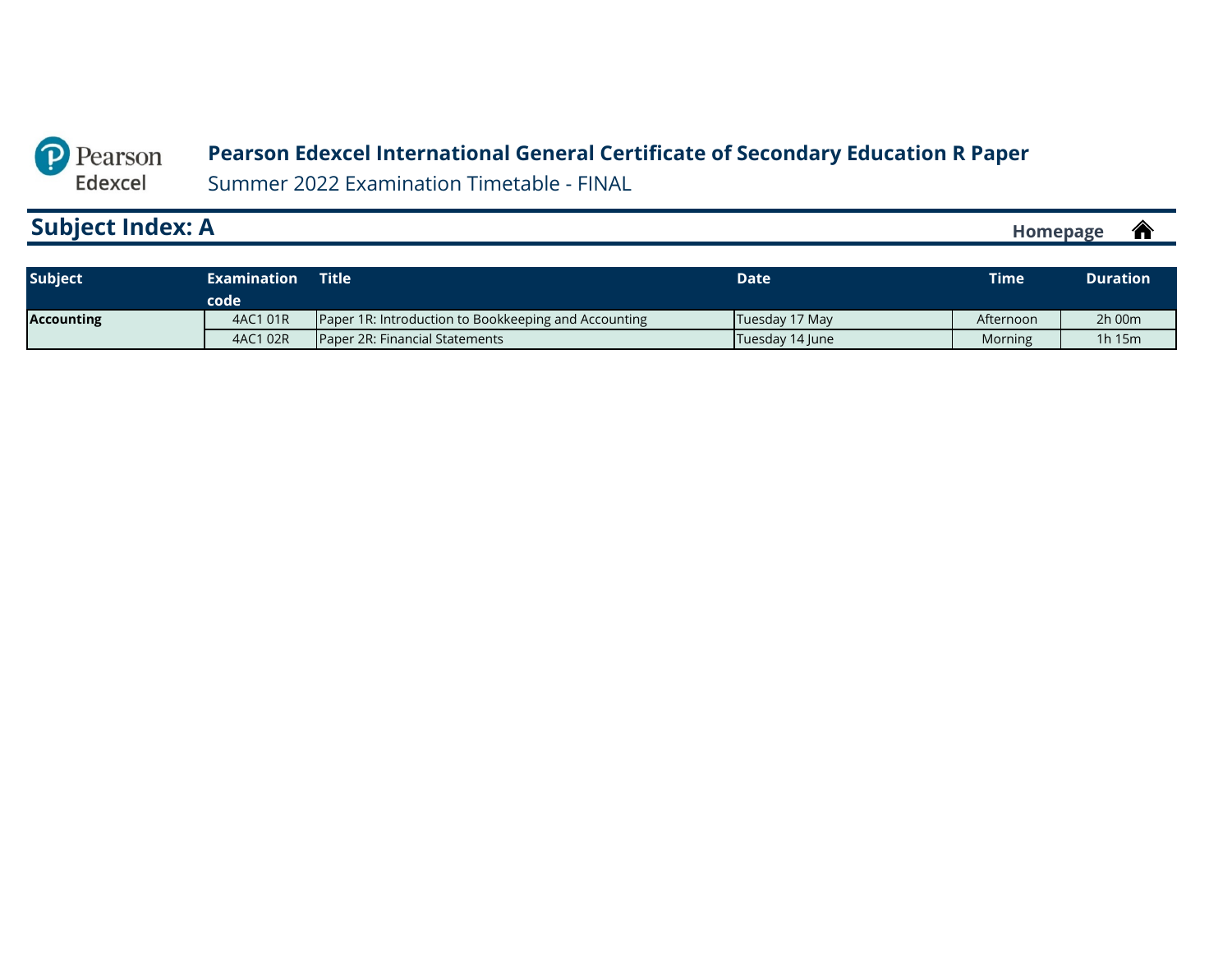#### **Pearson Edexcel International General Certificate of Secondary Education R Paper**

Summer 2022 Examination Timetable - FINAL

# <span id="page-9-0"></span>**Subject Index: B**

| <b>Subject</b>  | <b>Examination</b> | Title                                    | <b>Date</b>       | <b>Time</b> | <b>Duration</b> |
|-----------------|--------------------|------------------------------------------|-------------------|-------------|-----------------|
|                 | code               |                                          |                   |             |                 |
| <b>Biology</b>  | 4BI1 1BR           | Paper: 1BR                               | Tuesday 17 May    | Morning     | $2h$ 00 $m$     |
|                 | 4BI1 2BR           | Paper: 2BR                               | Wednesday 15 June | Morning     | 1h 15m          |
| <b>Business</b> | 4BS1 01R           | Paper 1R: Investigating small businesses | Thursday 19 May   | Afternoon   | 1h 30m          |
|                 | 4BS1 02R           | Paper 2R: Investigating large businesses | Monday 13 June    | Morning     | 1h 30m          |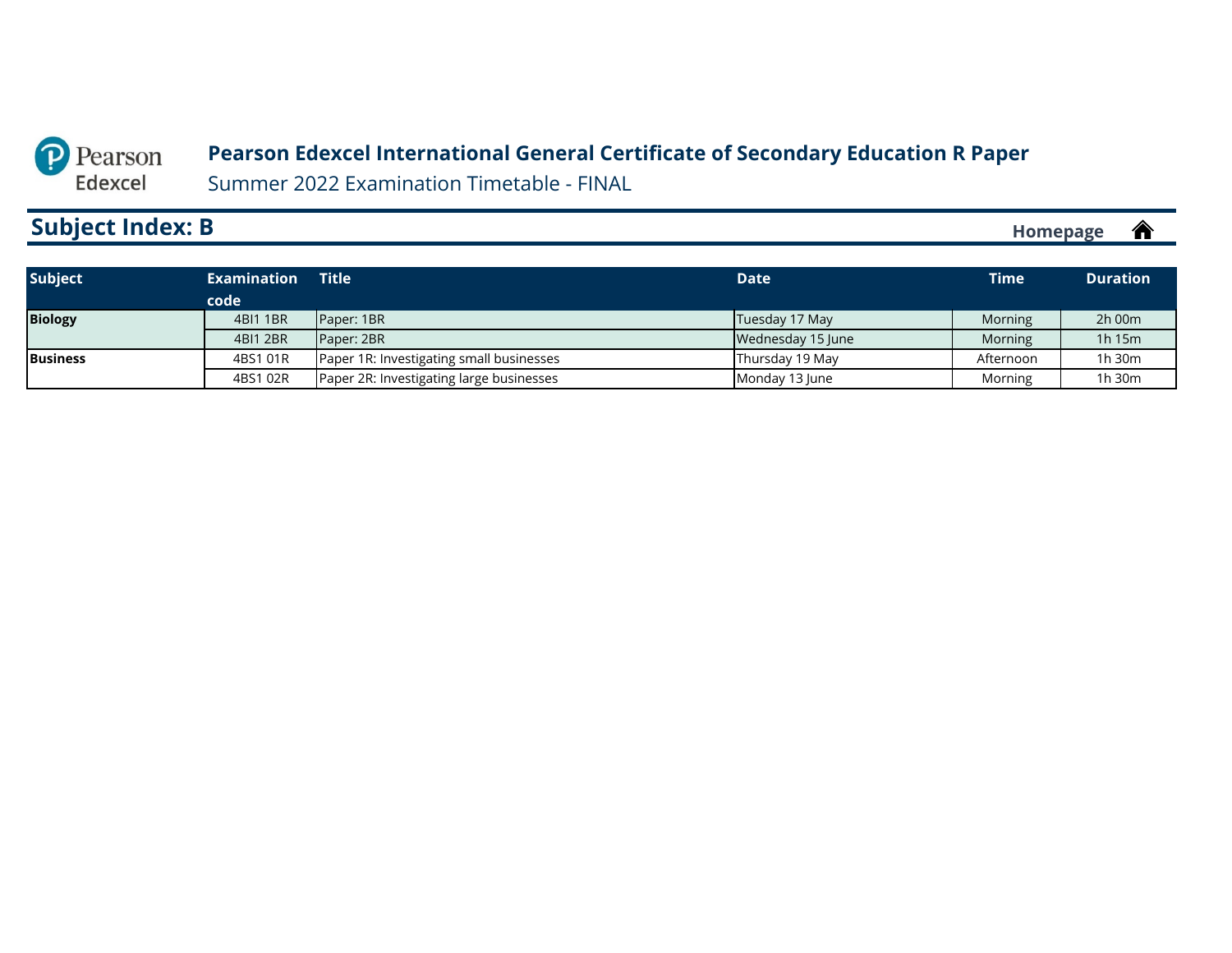#### **Pearson Edexcel International General Certificate of Secondary Education R Paper**

Summer 2022 Examination Timetable - FINAL

# <span id="page-10-0"></span>**Subject Index: C**

| <b>Subject</b>   | <b>Examination</b> | <b>Title</b>                                         | <b>Date</b>       | <b>Time</b> | <b>Duration</b> |
|------------------|--------------------|------------------------------------------------------|-------------------|-------------|-----------------|
|                  | code               |                                                      |                   |             |                 |
| <b>Chemistry</b> | <b>4CH1 1CR</b>    | Paper: 1CR                                           | Friday 27 May     | Morning     | 2h 00m          |
|                  | <b>4CH1 2CR</b>    | Paper: 2CR                                           | Monday 20 June    | Morning     | 1h 15m          |
| <b>Chinese</b>   | 4CN1 01R           | Paper 1R: Listening                                  | Wednesday 25 May  | Afternoon   | 0h 35m          |
|                  | 4CN1 02R           | Paper 2R: Reading and Writing                        | Wednesday 25 May  | Afternoon   | 1h 45m          |
| <b>Commerce</b>  | 4CM1 01R           | Paper 1R: Commercial operations and associated risks | Wednesday 01 June | Morning     | 1h 30m          |
|                  | 4CM1 02R           | Paper 2R: Facilitating commerical operations         | Thursday 16 June  | Afternoon   | 1h 30m          |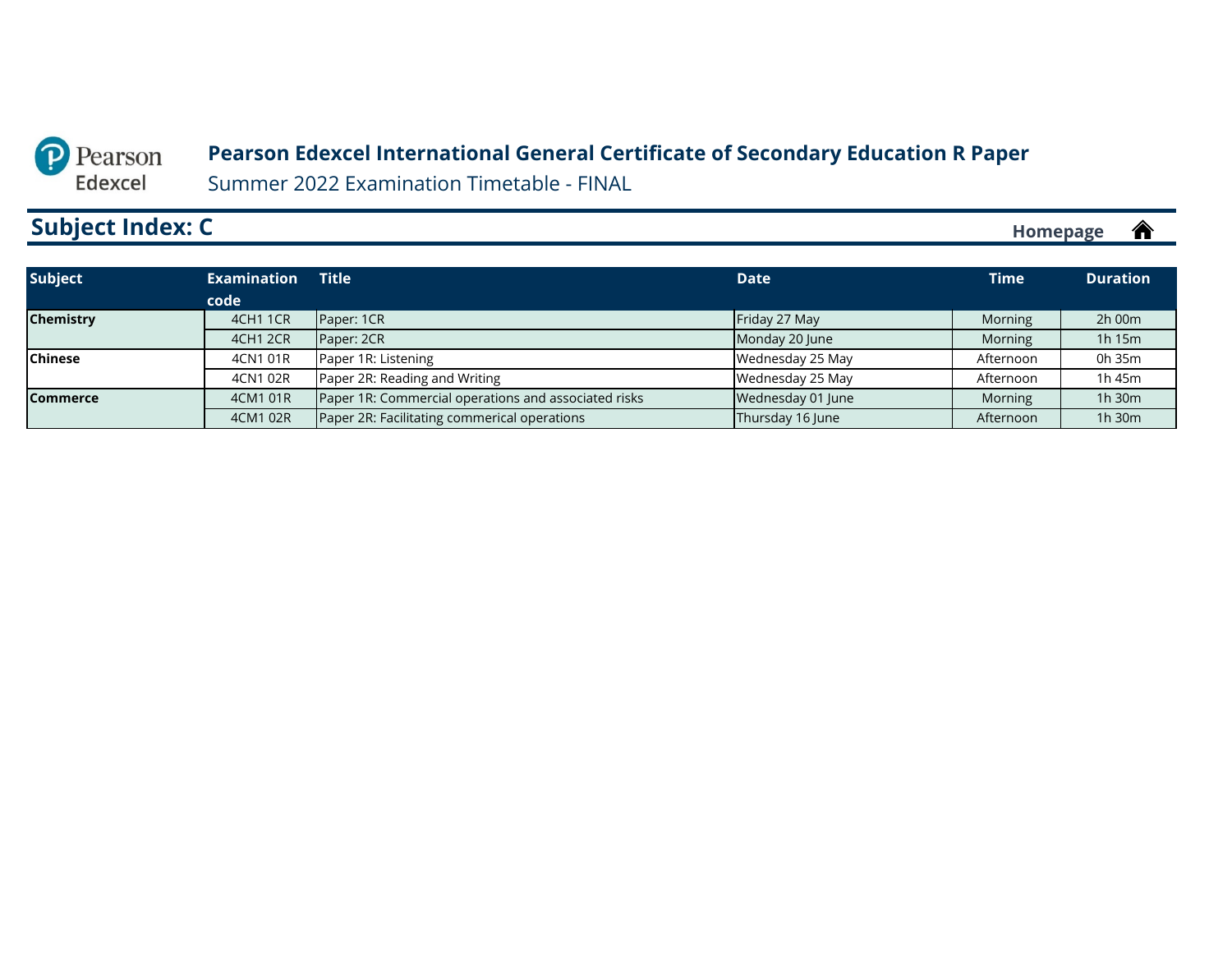#### **Pearson Edexcel International General Certificate of Secondary Education R Paper**

Summer 2022 Examination Timetable - FINAL

# <span id="page-11-0"></span>**Subject Index: E**

| 1h 30m |
|--------|
|        |
|        |
| 1h 30m |
| 2h 15m |
| 1h 30m |
| 3h 00m |
| 1h 20m |
| 1h 30m |
| 2h 00m |
|        |
| 0h 55m |
|        |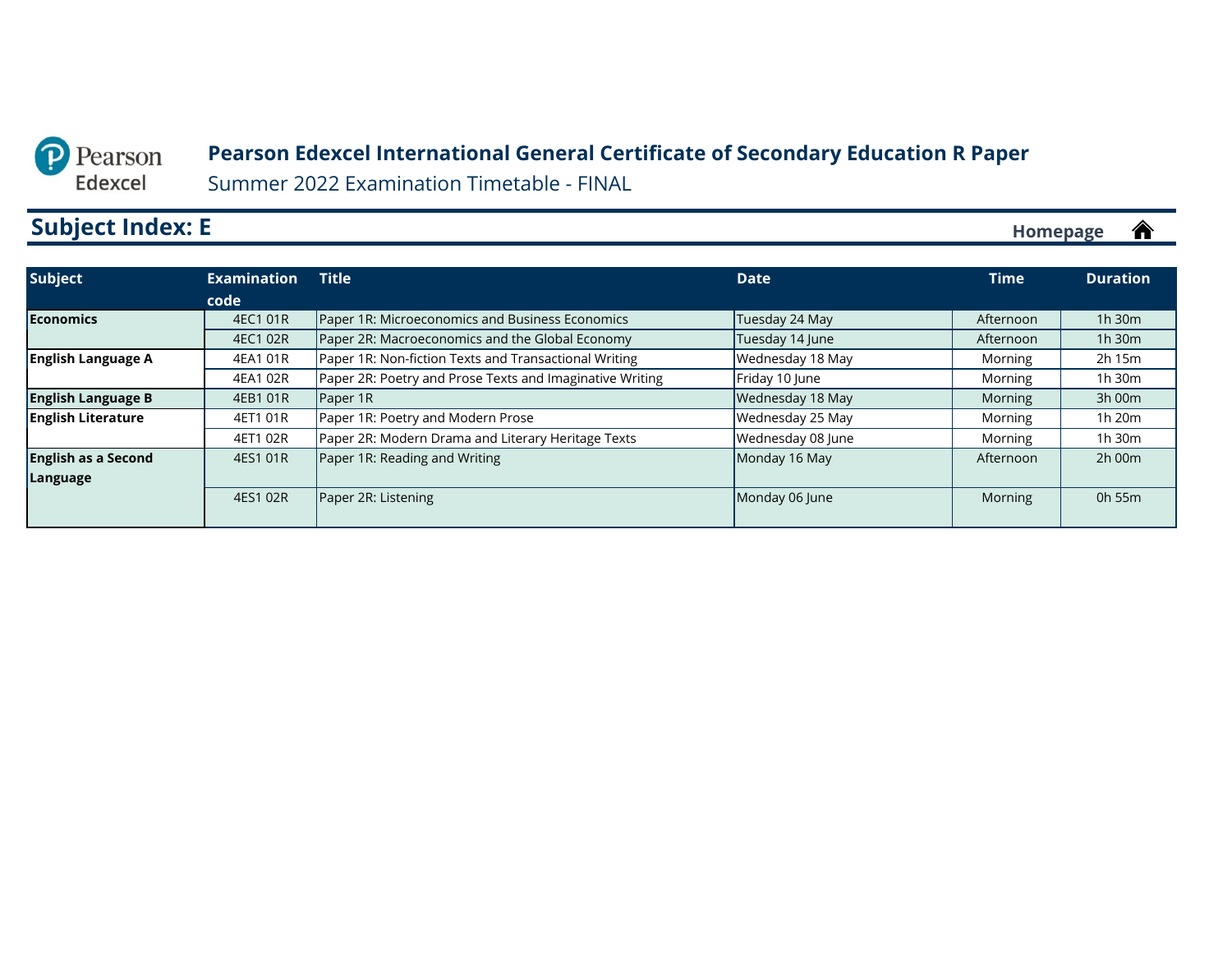#### **Pearson Edexcel International General Certificate of Secondary Education R Paper**

Summer 2022 Examination Timetable - FINAL

# <span id="page-12-0"></span>**Subject Index: F**

| <b>Subject</b>                    | <b>Examination</b> | Title $^{\prime}$             | <b>Date</b>     | <b>Time</b>    | <b>Duration</b> |
|-----------------------------------|--------------------|-------------------------------|-----------------|----------------|-----------------|
|                                   | code               |                               |                 |                |                 |
| <b>IFrench</b>                    | 4FR1 01R           | Paper 1R: Listening           | Tuesday 24 May  | <b>Morning</b> | 0h 35m          |
|                                   | 4FR1 02R           | Paper 2R: Reading and Writing | Tuesday 24 May  | Morning        | 1h 45m          |
| <b>Further Pure Mathematics I</b> | 4PM1 01R           | <b>Paper 1R</b>               | Thursday 26 May | Afternoon      | 2h 00m          |
|                                   | 4PM1 02R           | <b>Paper 2R</b>               | Friday 17 June  | Morning        | 2h 00m          |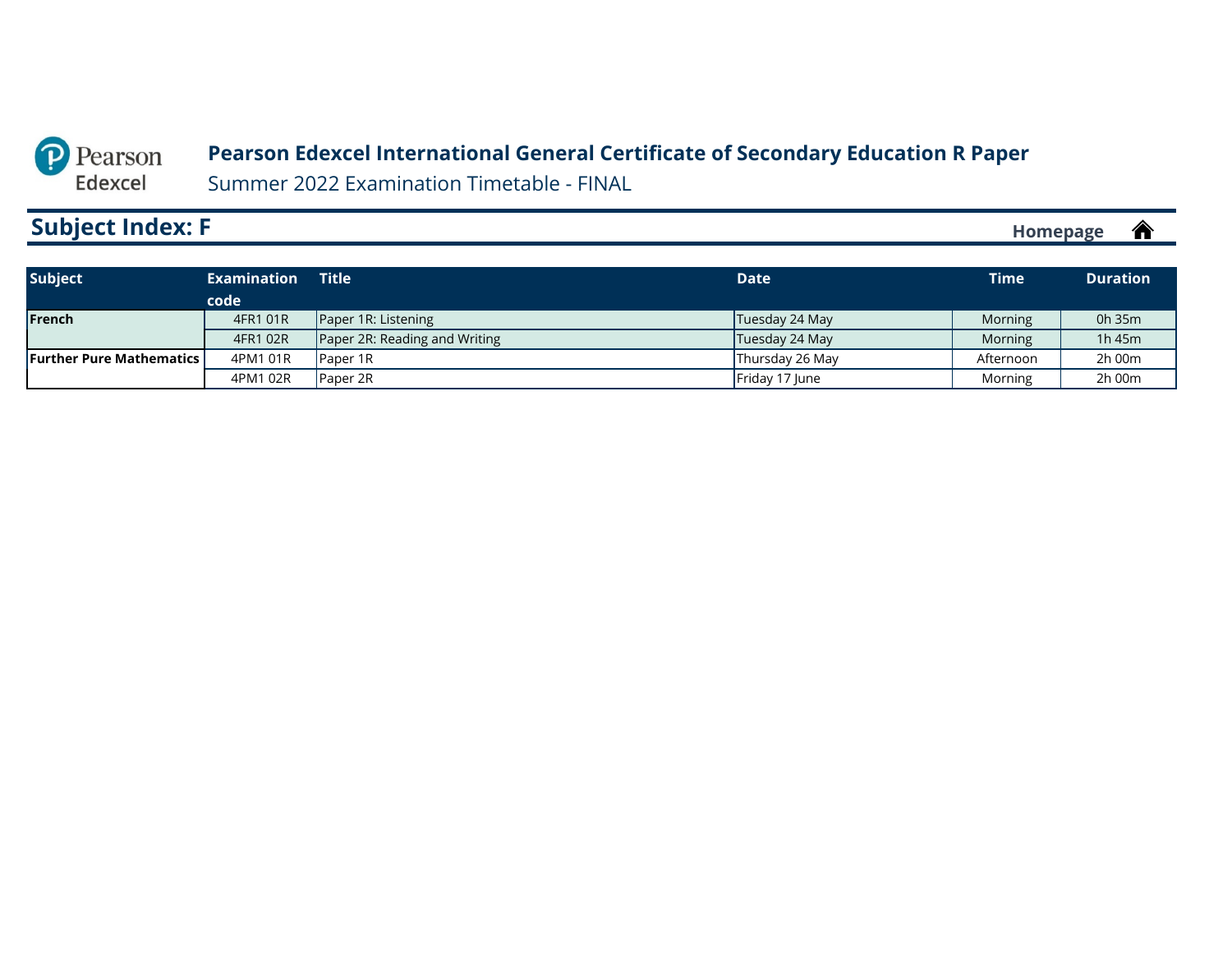#### **Pearson Edexcel International General Certificate of Secondary Education R Paper**

Summer 2022 Examination Timetable - FINAL

# <span id="page-13-0"></span>**Subject Index: G**

| <b>Subject</b> | <b>Examination</b> | <b>Title</b>                        | <b>Date</b>      | Time <b>\</b> | <b>Duration</b> |
|----------------|--------------------|-------------------------------------|------------------|---------------|-----------------|
|                | code               |                                     |                  |               |                 |
| Geography      | 4GE1 01R           | <b>Paper 1R: Physical geography</b> | Monday 23 May    | Morning       | 1h 10m          |
|                | 4GE1 02R           | Paper 2R: Human geography           | Tuesday 07 June  | Afternoon     | 1h 45m          |
| <b>Serman</b>  | 4GN1 01R           | Paper 1R: Listening                 | Wednesday 18 May | Afternoon     | 0h 35m          |
|                | 4GN1 02R           | Paper 2R: Reading and Writing       | Wednesday 18 May | Afternoon     | 1h 45m          |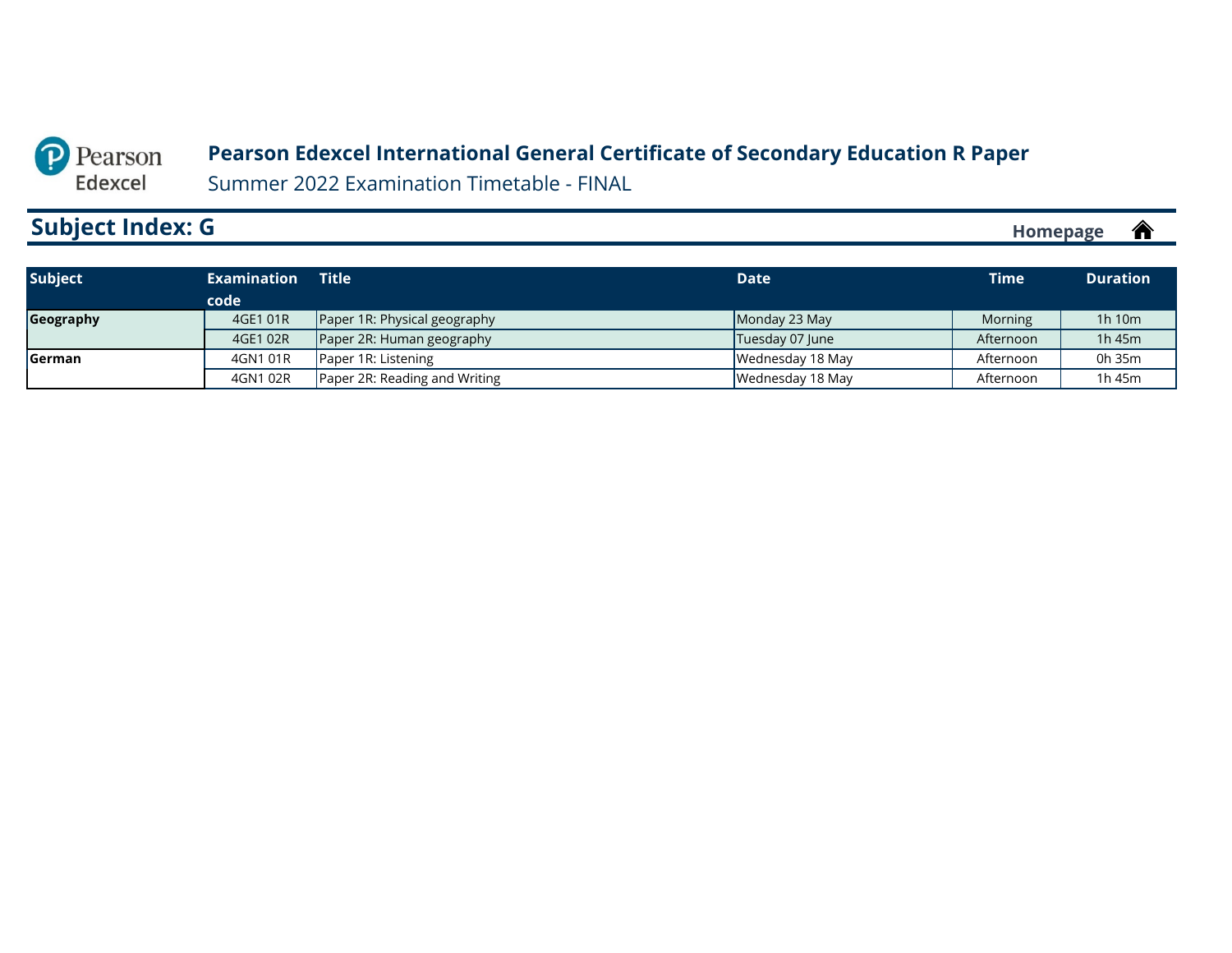#### **Pearson Edexcel International General Certificate of Secondary Education R Paper**

Summer 2022 Examination Timetable - FINAL

# <span id="page-14-0"></span>**Subject Index: H**

| <b>Subject</b>       | <b>Examination</b> | <b>Title</b>                                | <b>Date</b>      | <b>Time</b> | <b>Duration</b> |
|----------------------|--------------------|---------------------------------------------|------------------|-------------|-----------------|
|                      | code               |                                             |                  |             |                 |
| <b>History</b>       | 4HI1 1AR           | Paper 1R: Depth Studies A                   | Thursday 19 May  | Morning     | 1h 30m          |
|                      | 4HI1 1BR           | Paper 1R: Depth Studies B                   | Thursday 19 May  | Morning     | 0h 45m          |
|                      | 4HI1 2AR           | Paper 2R: Investigation                     | Thursday 09 June | Morning     | 0h 45m          |
|                      | 4HI1 2BR           | Paper 2R: Investigation and Breadth Studies | Thursday 09 June | Morning     | 1h 30m          |
| <b>Human Biology</b> | 4HB1 01R           | Paper 1R                                    | Tuesday 17 May   | Afternoon   | 1h 45m          |
|                      | 4HB1 02R           | Paper 2R                                    | Monday 06 June   | Afternoon   | 1h 45m          |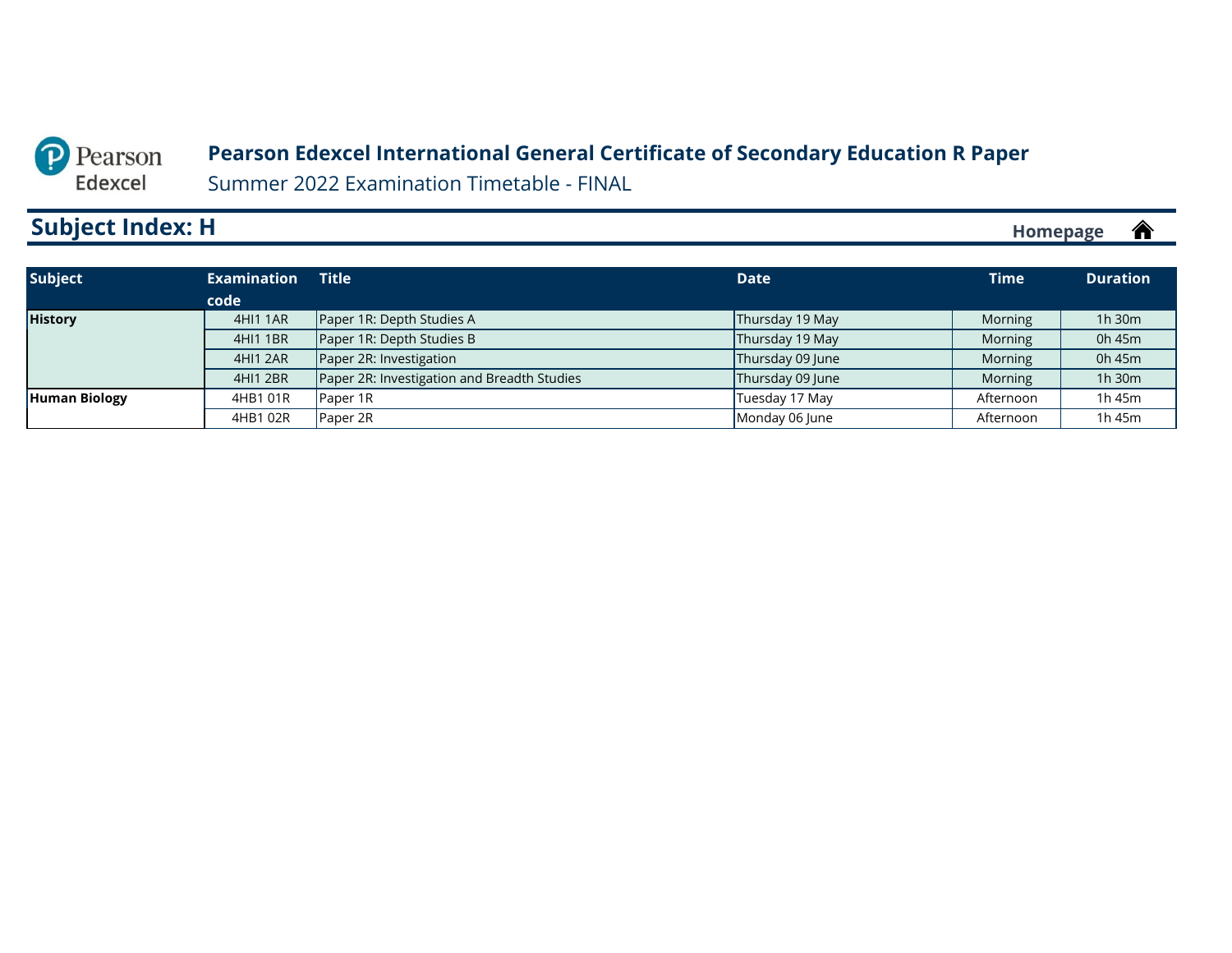#### **Pearson Edexcel International General Certificate of Secondary Education R Paper**

Summer 2022 Examination Timetable - FINAL

# <span id="page-15-0"></span>**Subject Index: I**

 $\hat{\mathbf{r}}$ **[Homepage](#page-0-0)**

| <b>Subject</b>          | <b>Examination</b> | <b>Title</b>            | <b>Date</b>   | <b>Time</b> | <b>Duration</b> |
|-------------------------|--------------------|-------------------------|---------------|-------------|-----------------|
|                         | code               |                         |               |             |                 |
| <b>Information And</b>  | 4IT1 01R           | Paper 1R: Written Paper | Monday 16 May | Afternoon   | 1h 30m          |
| <b>Communication</b>    |                    |                         |               |             |                 |
| <b>Technology (ICT)</b> |                    |                         |               |             |                 |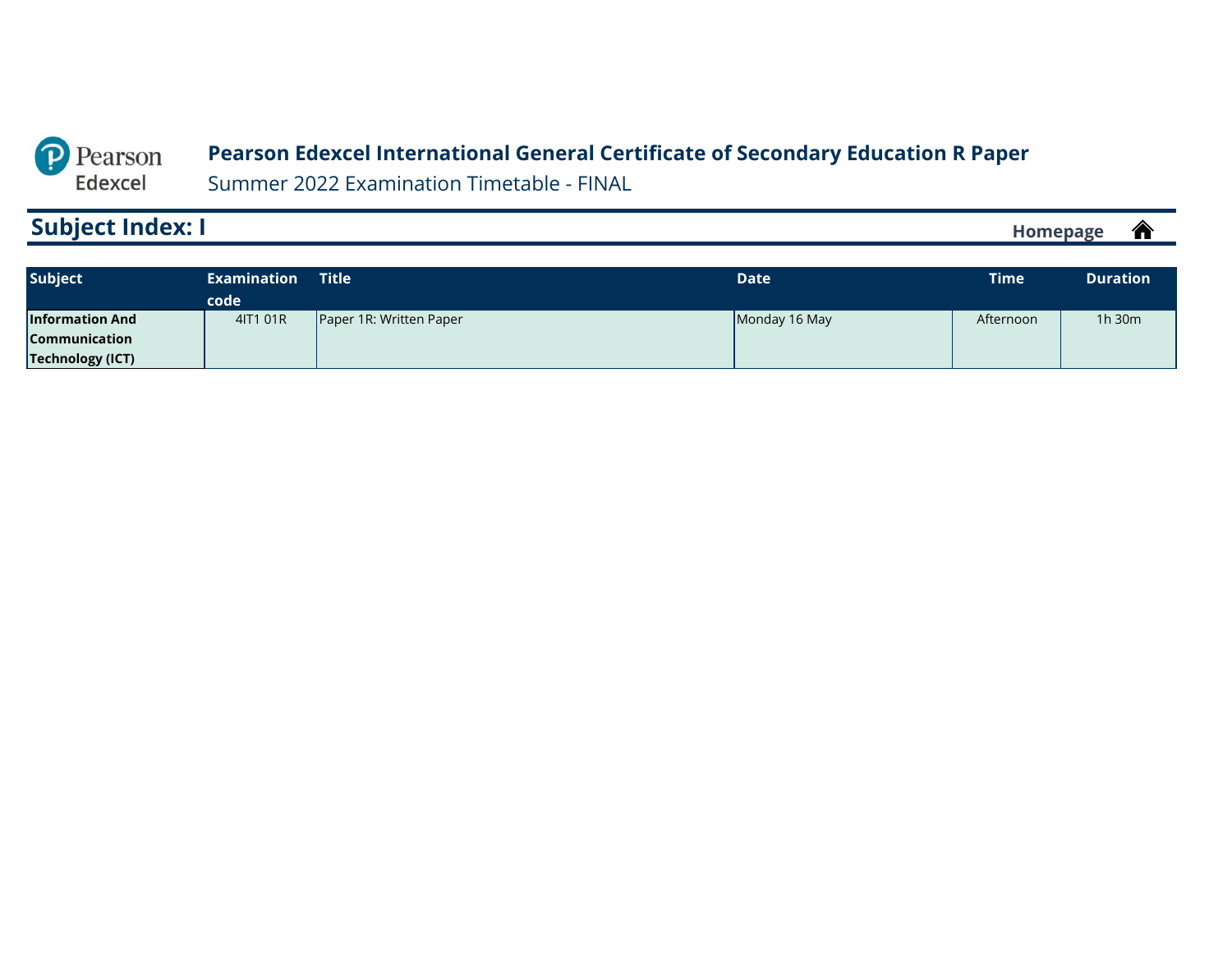#### **Pearson Edexcel International General Certificate of Secondary Education R Paper**

Summer 2022 Examination Timetable - FINAL

# <span id="page-16-0"></span>**Subject Index: M**

| <b>Subject</b>       | <b>Examination</b> | <b>Title</b>              | <b>Date</b>     | <b>Time</b> | <b>Duration</b> |
|----------------------|--------------------|---------------------------|-----------------|-------------|-----------------|
|                      | code               |                           |                 |             |                 |
| <b>Mathematics A</b> | 4MA1 1FR           | Paper 1FR Foundation Tier | Friday 20 May   | Morning     | $2h$ 00 $m$     |
|                      | 4MA1 1HR           | Paper 1HR Higher Tier     | Friday 20 May   | Morning     | 2h 00m          |
|                      | 4MA1 2FR           | Paper 2FR Foundation Tier | Tuesday 07 June | Morning     | 2h 00m          |
|                      | 4MA1 2HR           | Paper 2HR Higher Tier     | Tuesday 07 June | Morning     | 2h 00m          |
| <b>Mathematics B</b> | 4MB1 01R           | Paper 1R                  | Friday 20 May   | Morning     | 1h 30m          |
|                      | 4MB1 02R           | Paper 2R                  | Tuesday 07 June | Morning     | 2h 30m          |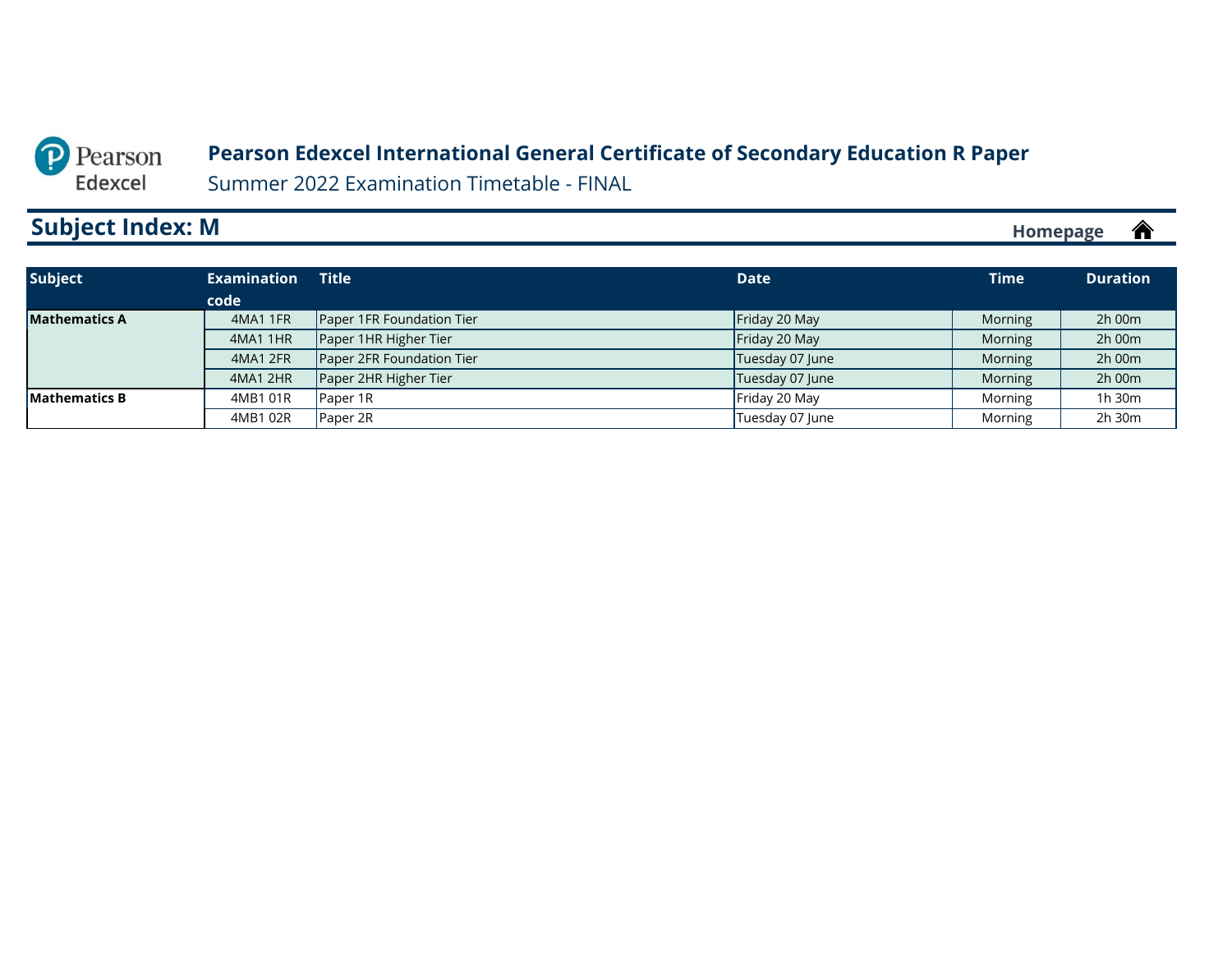#### **Pearson Edexcel International General Certificate of Secondary Education R Paper**

Summer 2022 Examination Timetable - FINAL

# <span id="page-17-0"></span>**Subject Index: P**

| <b>Subject</b> | <b>Examination</b><br>code | <b>Title</b> | Date             | <b>Time</b> | <b>Duration</b> |
|----------------|----------------------------|--------------|------------------|-------------|-----------------|
| Physics        | 4PH1 1PR                   | Paper: 1PR   | Thursday 09 June | Afternoon   | 2h 00m          |
|                | 4PH1 2PR                   | Paper: 2PR   | Thursday 23 June | Morning     | 1 $h$ 15 $m$    |